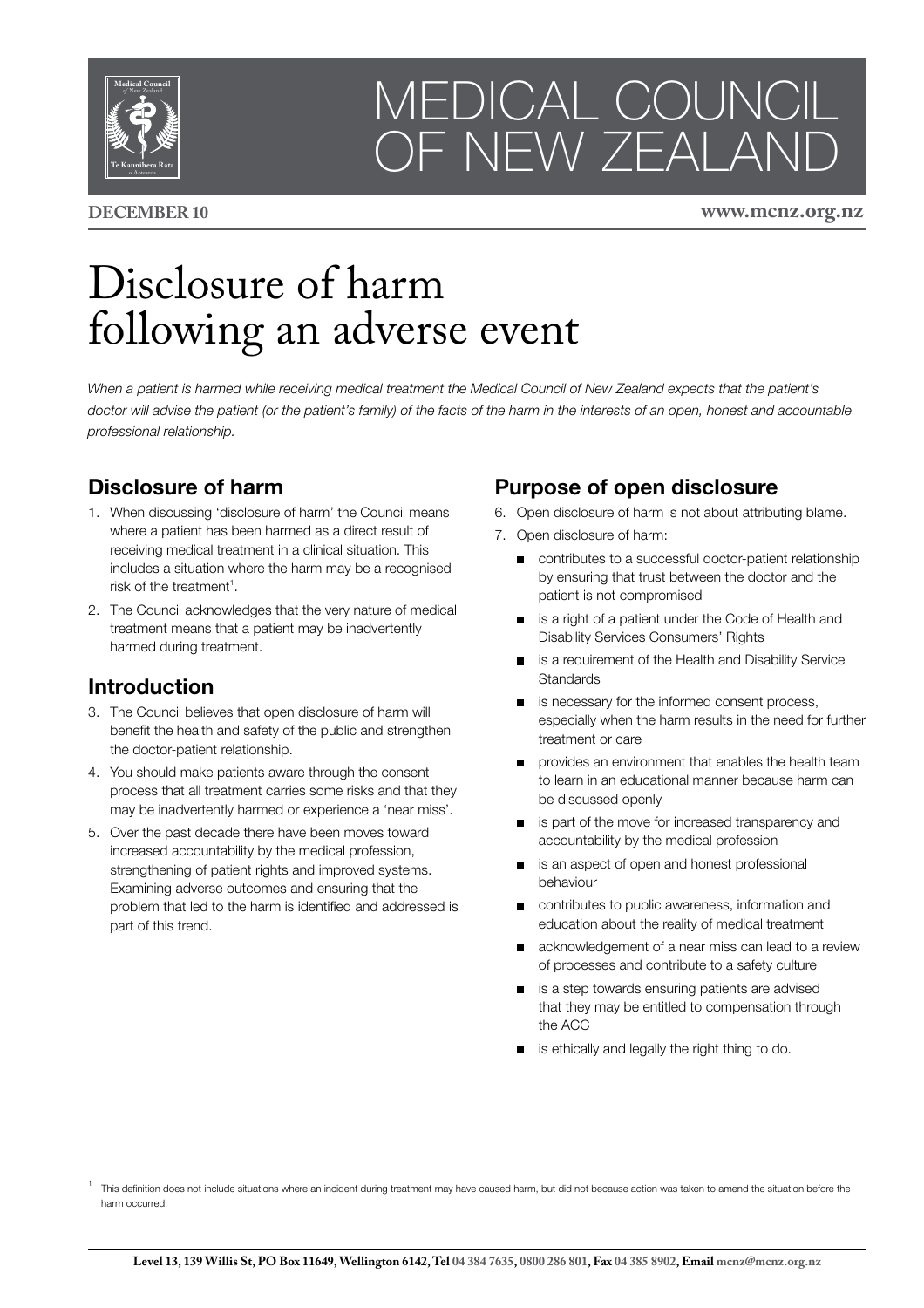#### **Attributes of harm**

- 8. Harm is often the result of a combination of factors that are attributable to more than one member in the health practitioner team, or a breakdown in the health system.
- 9. Research into occurrences of harm in New Zealand, Australia, Canada and the United States indicates harm occurs in approximately 3-16 percent of hospital admissions $2$ .
- 10. Harm is rarely a result of negligence or incompetence.

#### **Accepted risks of treatment**

- 11. All forms of medical treatment have recognised risks – a recognised possible outcome of the treatment that is not intended but acknowledged as a risk.
- 12. It is important that you discuss recognised risks with the patient as part of the informed consent process prior to starting any treatment. This means identifying the risk, explaining what the possible implications are for the patient if harm results and providing the patient with information about the implications of consenting to or declining the treatment.

#### **Expectations of open disclosure**

- 13. National and international research shows that patients and doctors have different concerns and expectations about open disclosure of harm $3$ . This difference can often lead to a breakdown in communication and misunderstandings. It is important that you address a patient's concerns as part of an open and honest doctor-patient relationship.
- 14. Research indicates that when disclosure of harm is made, the patient is usually concerned about what and how the harm occurred, why it happened, and what the long-term consequences are for his or her care.
- 15. Patients want to be reassured that systems have been changed to minimise the chance of harm happening again to themselves or others.
- 16. When disclosing harm doctors are concerned that the patient should not be overwhelmed with technical details, nor should it cause distress to a patient who is already unwell.
- 17. Doctors and patients share a common concern about avoiding similar incidents in the future. However, these concerns are often expressed to parties outside the doctor-patient relationship. A discussion between you and the patient can contribute to the ongoing confidence the patient has in you, the medical profession, and in the health service.
- 18. A major contributing factor to doctors' reluctance to openly disclose harm to patients and their families is the fear of liability, damage to the doctor-patient relationship and the possibility of a complaint. Research demonstrates the opposite is true. Research in Australia and the United States indicates that a patient is more likely to complain if the doctor fails to disclose harm to the patient, or if the disclosure is not done in an open and honest manner $4$ .
- 19. It is possible to say sorry and express regret, without accepting liability and this is a common recommendation in most literature about open disclosure of harm<sup>5</sup>.

#### **What should happen before disclosure of harm?**

- 20. It is important that you make a disclosure in a timely manner. Therefore it is appropriate to make the initial disclosure as soon as practical, with a more detailed discussion with the patient to follow once the team has had an opportunity to meet and assess the circumstances that led to the patient being harmed. This will also give time for the patient to think about the situation and provide an opportunity to ask for more information.
- 21. If the harm occurred during a procedure undertaken in a team environment the team should meet to discuss the incident to identify:
	- what happened
	- **n** how it happened
	- the consequences for the patient, including continuity of care
	- what will be done to avoid similar circumstances in the future
	- who should be present when the harm is disclosed to the patient.

<sup>2</sup> Sally Hargreaves (2003) 'Weak' safety culture behind errors, says chief medical officer – BMJ, Vol. 326 Louise Kershaw (2002) When things go wrong: An open approach to adverse events – Australian Council for Safety and Quality in Health Care; Sydney, Australia, page 5. P C Herbert, A V Levin & G Robertson (2001) Bioethics for clinicians: Disclosure of medical error – Canadian Medical Journal; Vol. 164, No. 4. Peter Davis (2001) Adverse Events in New Zealand Public Hospitals; Principle findings from a national survey – Ministry of Health, Wellington, page 15.

 $\overline{3}$ T H Gallagher, A D Waterman, A C Ebers, V J Fraser & W Levinson (2003) Patients' and physicians' attitudes regarding the disclosure of medical errors – JAMA; Vol. 289, No. 8, page 1001.

<sup>4</sup> Louise Kershaw (2002) When things go wrong: An open approach to adverse events – Australian Council for Safety and Quality in Health Care; Sydney, Australia, page 6.  $^5$  Louise Kershaw (2002) When things go wrong: An open approach to adverse events – Australian Council for Safety and Quality in Health Care; Sydney, Australia, page 6. The Health and Disability Commissioner's *Guidance on open disclosure policies* contains advice on how to apologise.